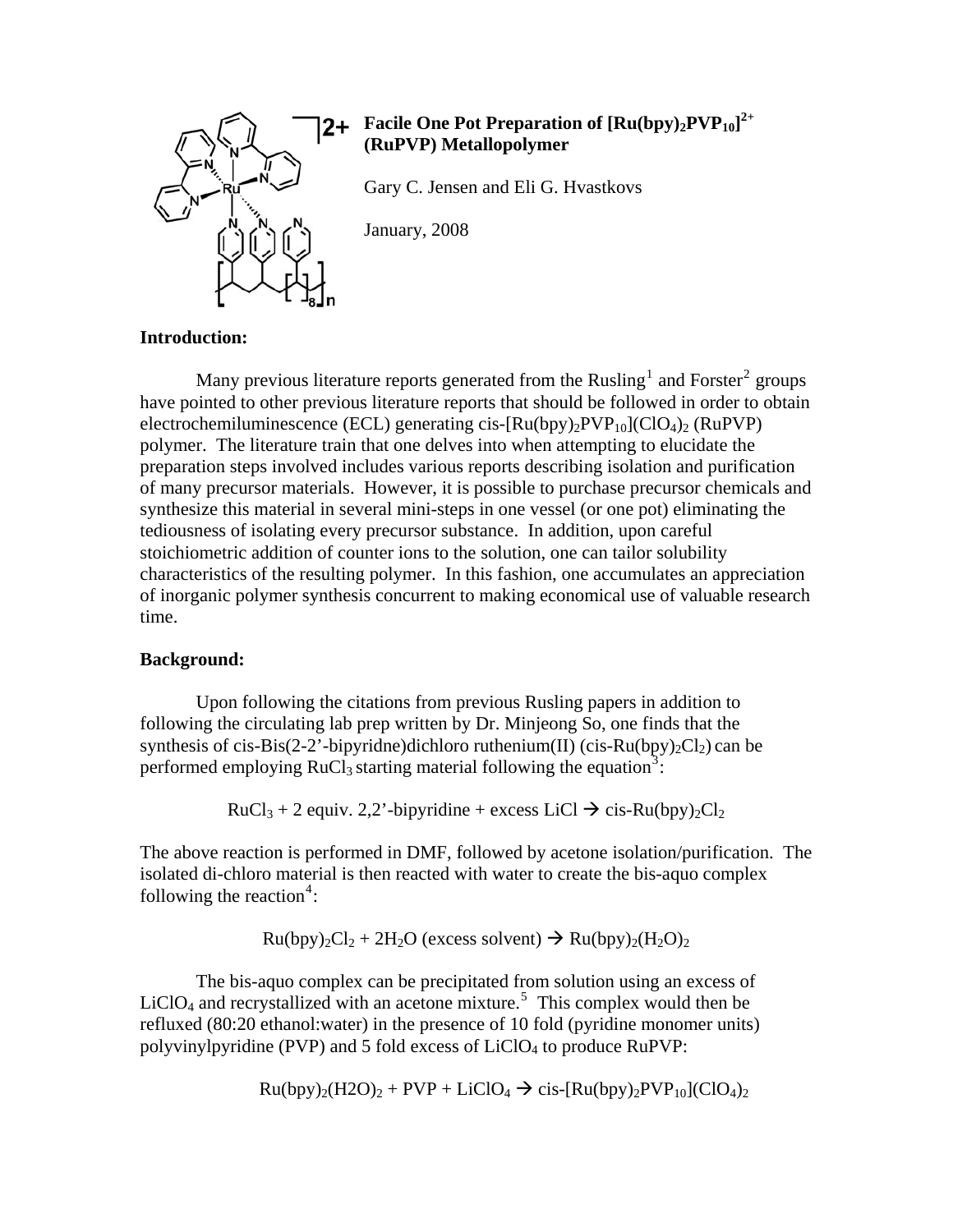The RuPVP can be isolated by precipitation from the ethanol solution using ethyl-ether, dried, and tested for content.

<span id="page-1-1"></span>While one learns the ropes of inorganic synthesis and purification methods (or how to operate a high vacuum pump at least) following this protocol, the prep did not always work as described. The preparation of the di-chloro complex is not as easy as is described in literature, with various steps missing or altered since the report in the literature since 1978.<sup>[6](#page-5-1)</sup> One readily finds inconsistencies in reading the seminal inorganic preps in the literature.<sup>4[,](#page-1-0)[7](#page-1-0),8</sup> Finally, upon mixing the di-chloro (then bis-aquo) complex with PVP with the prescribed amount of  $LiClO<sub>4</sub>$ , an insoluble polymer was often the result, which was eventually discarded.

#### **Alternate Method:**

<span id="page-1-0"></span>Through perusing the vast ruthenium synthesis literature, one finds that the purification of the di-chloro ruthenium material is performed in many different ways, but it is never seemingly straight forward.<sup>[7](#page-5-1)-[9](#page-5-1)</sup> In fact, some of our reports from our laboratory point to one paper that makes the complex in one way, which varies from the currently  $\frac{1}{4}$  accepted lab protocol in one way or another.<sup>1,[10](#page-5-1)</sup> From conversations with a colleague who obtained his PhD from B.P. Sullivan, a central figure who with Forster obtained his PhD from Tom Meyer (U. North Carolina) *via* the initial preparation of these complexes in the 70's, it was learned that diffuse information exists on the preparation of the Ruchloro complex. The comment was also made, "why don't you just purchase this material from Strem or Aldrich?" That is, even tried and true synthetic chemists are purchasing the precursor materials for these syntheses. To this end, the di-chloro compound was obtained ca. 2006 (cis-Bis(2-2'-bipyridine)dichlororuthemium(II)hydrate; item# 288128-5g, Aldrich). Despite some initial discussion on the purity of this compound, UV-analysis and comparative qualitative studies performed with it and a crystallized form from a previous prep showed similar characteristics and solubility behavior, and it can be used without any reservation.

The use of this material significantly enhances the synthesis process and allows one not to get bogged down in the intricacies of inorganic synthesis when there is a higher analytical goal to be achieved. The important aspects are to learn and know the steps involved outlined above in preparing such material for future reference.

To start the polymer prep, a useable amount of this ruthenium di-chloro complex  $(\lambda_{\text{max}} = 530 \text{ nm}$  in ethanol)  $(\sim 0.2g)$  is added to a 50 mL round bottom or three necked flask with ~5 mL of water. The flask is attached to the *large* condenser (24/40 size) and sealed using silicon grease to preclude any solvent leakage. A needle hooked into the house  $N_2$  line can be inserted into a rubber stopper at the top of the condenser or into a rubber stopper on the three-necked flask to gently purge with nitrogen throughout the reaction. A second needle must be inserted at the top of the condenser to release any excess pressure that develops and to avoid an explosion. The flask is placed in a preheated silicon oil or paraffin oil bath (simply preference, some like sand, but others believe it does not provide a homogenous heat), and the water solution is refluxed  $(-100^{\circ}$ C) for 30 mins. to 1 hr. This corresponds to at most a "1" setting on the Corning PC 351 old heat plate (from Prof. Tanaka). The reaction can be monitored using UV-Vis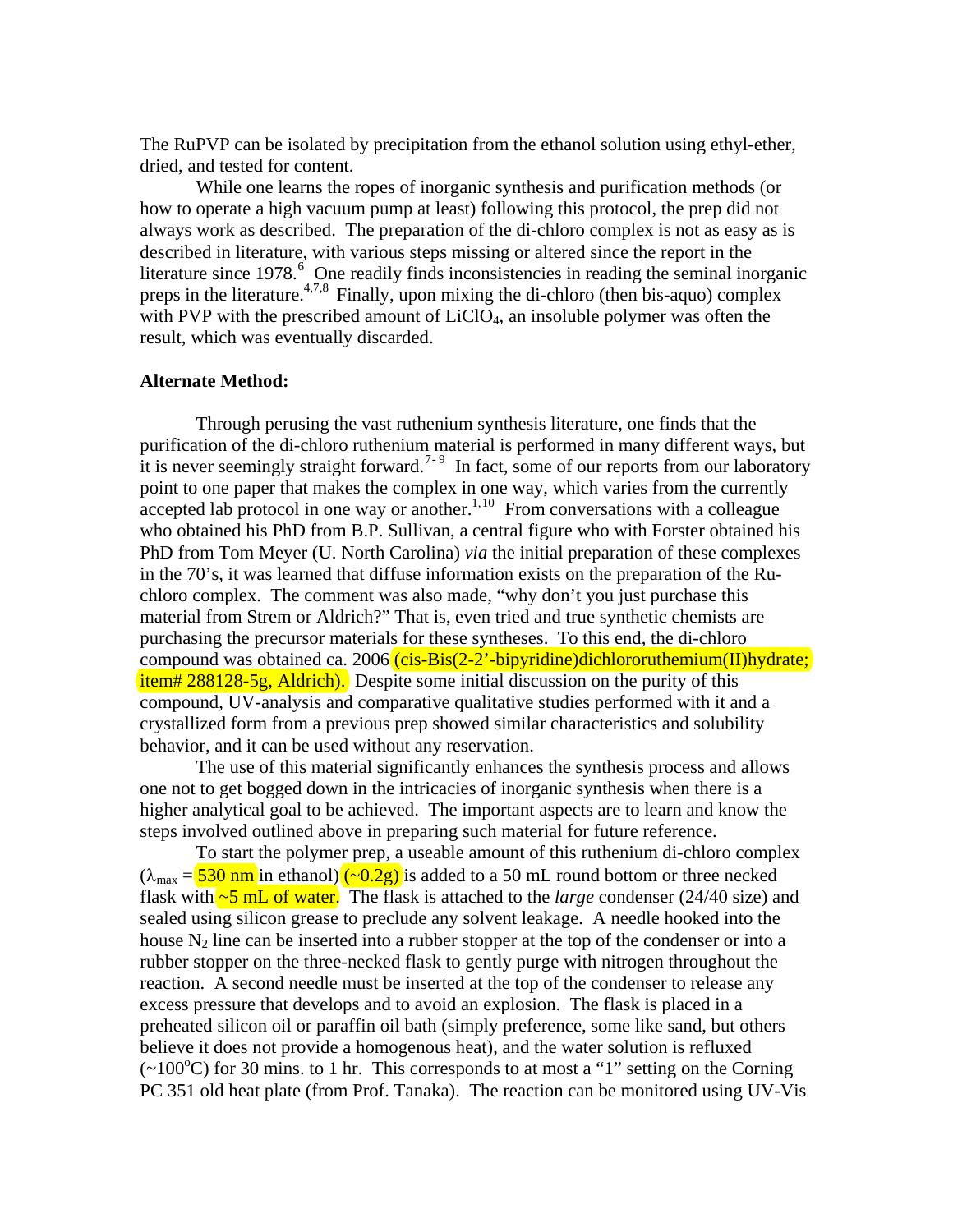noting the shift of  $\lambda_{\text{max}}$  to 503 nm (use a couple of drops of the aqueous reaction in ethanol).

After sufficient time to displace the chlorines from the ruthenium center, a 10x excess in pyridine sub-units can be added in the form of polyvinylpyridine (PVP, avg.  $mw = 60,000$ ; Aldrich #47,234-4). Typically, if 0.2 g ruthenium di-chloro compound was initially used, this corresponds to approximately 413 umoles of ruthenium (mw  $=$  $484 \text{ g mol}^{-1}$ ). Some error will enter into the calculation due to the hydrated nature of the compound, but the spec. sheet details that this is no more than 11% of the total mass; therefore, for these purposes, this calculation will suffice. The average PVP molar mass is 60,000 Da; therefore, this equates to approximately 520 pyridine units per PVP strand (unit mw = 115 g mol<sup>-1</sup>). By calculating a 1:10 molar ratio of ruthenium to pyridine units and multiplying through to obtain the amount of total PVP, a value of  $7.9 \mu$  moles of PVP, or 0.475 g of PVP is needed for the reaction at this scale.

The PVP should be dissolved in approximately 25 ml of ethanol in a separate flask and slowly added to the refluxing ruthenium water solution. It will be necessary to allow several hours of stirring for the PVP to be completely dissolved. It was found that if this is allowed to mix together at reflux  $\left(\sim 80\text{ °C}, \text{setting "warm"}\right)$  for a short period of time (at most an hour), the reaction proceeded more smoothly. Upon monitoring with UV-Vis, one notices very little change taking place – i.e. no reaction  $\circled{S}$  occurring between the ruthenium center and the polymer. At this stage,  $LiClO<sub>4</sub>$  is added to the reaction vessel. This is done by calculating the stoichiometric amount desired, dissolving the Li salt in 1 ml of water, and adding this solution to the reaction. For experimental purposes, we added the salt in phases, starting with a 1:1 ratio of  $ClO<sub>4</sub>$  to each ruthenium unit  $(mw \text{LiClO}_4 = 106 \text{ g mol}^{-1}$ ; for this scale 1:1 = 43 mg). After addition of the LiCl $\sqrt{4}$ the reaction is allowed to progress for a few hours refluxing the ethanol/water solution  $\frac{1}{d}$ around 80°C.

After this period of time, a few drops of the ruthenium solution can be extracted from the reaction vessel, and UV-Vis in addition to electrochemical studies can be performed to ascertain the extent of the metallopolymerization. UV-Vis signatures for this polymer (in ethanol) show a  $\lambda_{\text{max}} = 465$  with a shoulder at 435nm. This spectrum will occur with a mix of ruthenium coordination of 5 or 6; however, so it is not 100% indicative that the ECL polymer has been formed. The better test is to place a  $\sim$ 30  $\mu$ l



drop of the ethanolic ruthenium reaction solution on a cleanly polished PG electrode and allow the solvent to evaporate in the dark (casting). The electrode is then placed in an electrochemical cell with *0.1 M H2SO4* and the proper counter (Pt) and reference electrodes (SCE or Ag/AgCl). The acid nature is very important, as HCl will strip the polymer off of the electrode and give no electrochemical response. A standard SWV is the easier experiment to run, and an example of one is shown below. An oxidation wave at  $\sim$ +1.05 to +1.10 V vs. SCE (or Ag/AgCl) demonstrates the presence of the ECL polymer. An oxidation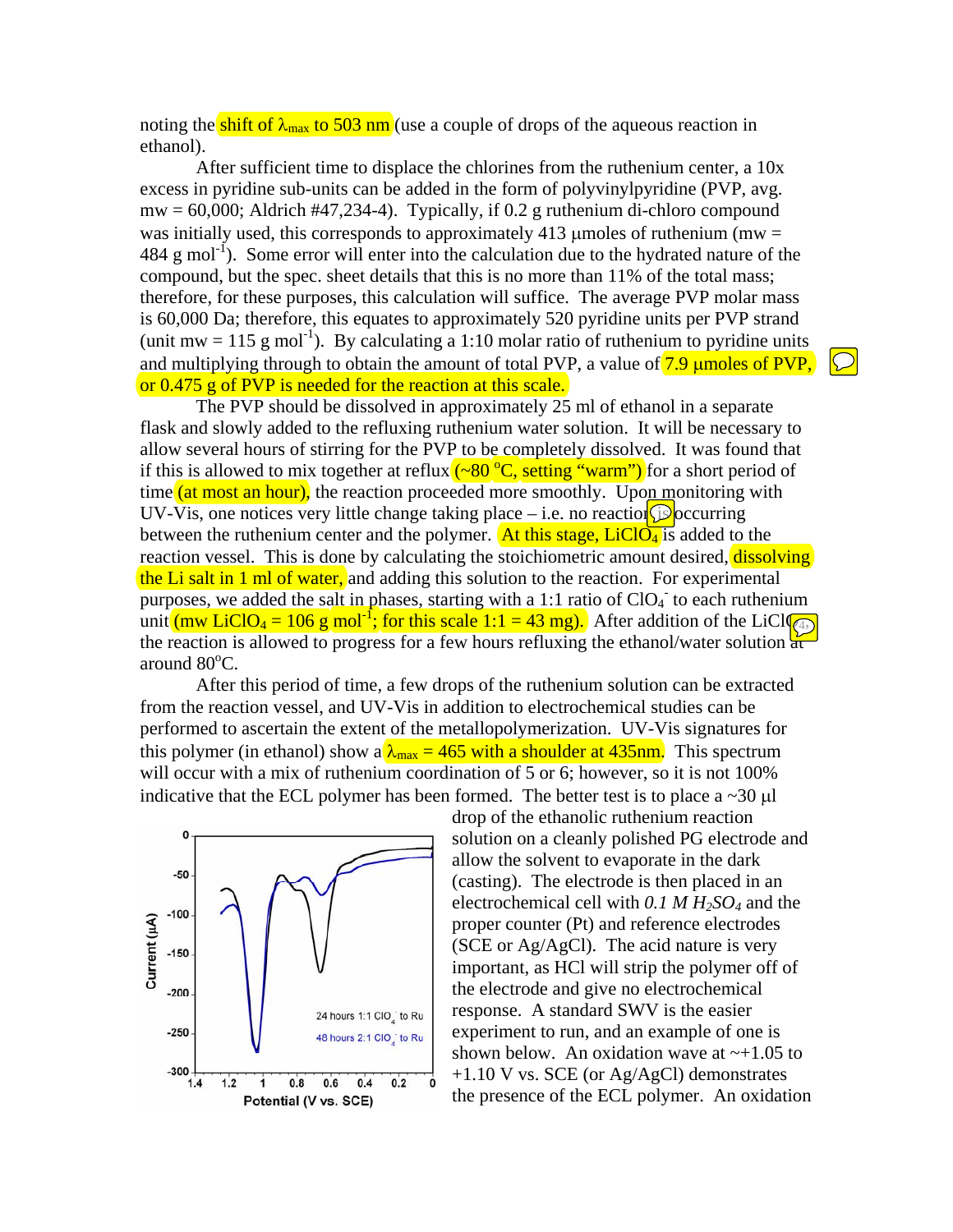wave at  $\sim$ +0.70 V vs. SCE (or Ag/AgCl) indicates the presence of the non-ECL monochloro ruthenium polymer, with 5 pyridinyl coordination. The electron transfer is facilitated by proton presence; therefore, there is a shift toward more negative potentials (easier to oxidize) in the acid – i.e. deviation from  $+1.15$  V seen in neutral media.

If the stoichiometric amount of  $LiClO<sub>4</sub>$  is less than 2  $ClO<sub>4</sub>$  to 1 Ru, there will be a significant presence of penta-coordinated ruthenium polymer present (black line in figure). However, this "impurity" can be removed by addition of more  $LiClO<sub>4</sub>$  and reacting a little longer with a total  $LiClO<sub>4</sub>$  excess not exceeding  $\sim$ 2.5 times the amount of Ru. This is demonstrated in the SWV figure to the left where the proportion of 5 coordinated Ru to 6-coordinated RuPVP shows significant decrease upon increasing the LiClO<sub>4</sub> in the reaction. Eventually, the proportion was increased to  $\sim$ 2.5x and the +0.7V peak disappeared. The reaction can be turned off when an electrochemical experiment shows a significantly muted presence of the 5 coordinated Ru polymer. The important aspect to remember here is that the addition of the  $LiClO<sub>4</sub>$  is the key step in this reaction, and adding it to the reaction with no attention to stoichiometric detail will usually ruin the reaction leaving one with a sloppy, insoluble polymer mess.

After the reaction is turned off, the ethanol/water solvent needs to be removed either by rotovap or high vacuum creating a dry polymer. To clean the polymer, it needs to be re-dissolved in ethanol (~20 ml, solvent stripping), and allowed to completely enter into solution. This might take several minutes. The polymer is then precipitated with addition of  $\sim$ 5 ml ethyl ether. The precipitate is filtered and rinsed with cold water and ethyl ether.

### **Discussion:**

 The theoretical yield of this reaction is approximately 550 mg on this scale. Expected % yields can be in the range of 50-75% with losses due to unreacted ruthenium that is rinsed away in the isolation steps. However, this yields one with at least 300 mg of usable metallopolymer that can be used for sensor construction. To demonstrate how long this would last, in Feb 2005, a RuPVP prep yielded approx. 300 mg of product, and this has still not been exhausted in Jan. 2008 after the construction of several thousand LbL sensors resulting in the publication of several high quality papers.

An interesting aspect of this reaction is the careful addition of the  $LiClO<sub>4</sub>$ , which seems to be the reason that this reaction did not work most researchers in the 2006-2008 time frame. The perchlorate ion affects the approach and reaction of the ruthenium with the PVP polymer, and in too high excess, it is speculated that there is significant crosslinking of the Ru center with multiple PVP segments resulting in a highly insoluble, unusable complex.<sup>[11](#page-5-1)</sup> Therefore, most of the detail in this reaction needs to be centered on the proper stoiciometric addition of the lithium salt for proper coordination of the ruthenium to the PVP.

<span id="page-3-0"></span>In addition, it seems that by altering the amount of  $LiClO<sub>4</sub>$  in the reaction, one can tailor the aqueous solubility of the resulting polymer. For instance, the first prep done by an indigenous lab member (not from Ireland) was that performed by Minjeong So. Her polymer was famously insoluble if water was added, a point of contention in discussions of how to properly form LbL sensor films. The polymer synthesized in Feb. 2005 (EH) was slightly, but not totally, soluble in water to the point where 50% water could be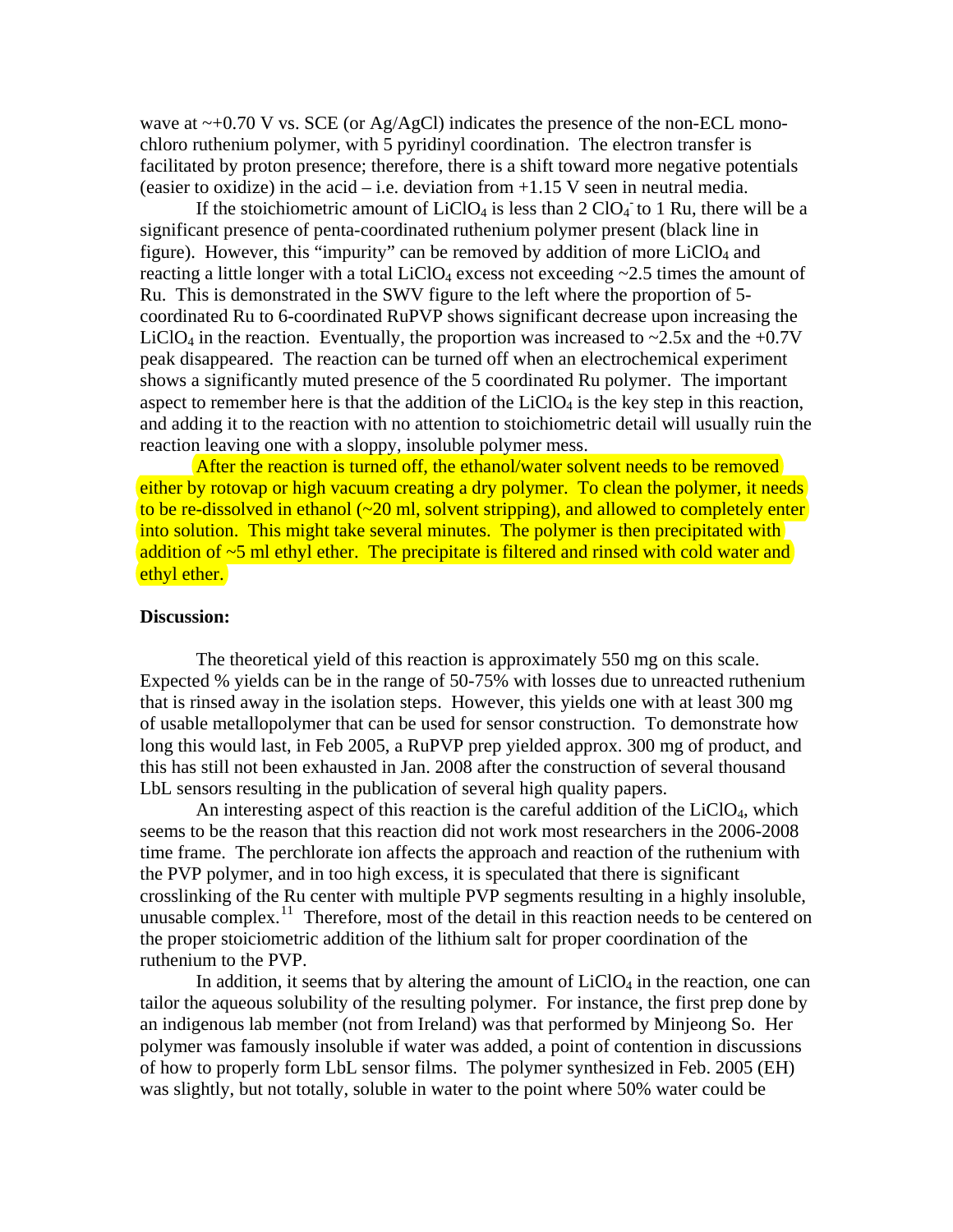added if the RuPVP concentration was kept at or below  $\sim$ 2 mg/ml. In both of these preps, the Forster protocol was followed that proposed heavy excess of LiClO4. It can be speculated that useable polymer was obtained from these preps because a) we serendipitously added less  $LiClO<sub>4</sub>$  than for what was called, or b) we were not starting with the hydrated form of the  $Ru(bpy)_2Cl_2$ , and so further calculations were not skewed resulting in addition of too much LiClO4. In the Jensen prep (2008), approximately 2.2x excess was added, and the resulting polymer is soluble in almost all proportions of water/ethanol – i.e. much more water soluble than the other two preps. In fact, at 100% ethanol, the polymer is not completely soluble, where it was for the former preps. Therefore, if water solubility of the resulting complex is desired, lower concentration of  $LiClO<sub>4</sub>$  should be added, yet if a higher organic/ethanol solubility is desired; then the proportion of  $LiClO<sub>4</sub>$  needs to be increased. Too much  $LiClO<sub>4</sub>$  yields a polymer that is insoluble in ethanol, or pretty much any other tested solvent, and therefore pretty much unusable. All three successful preps yield polymer that gives sufficient ECL upon electro-oxidation; however, and that is the eventual characteristic with which we are most concerned.<sup>[12](#page-5-1)</sup>

#### **Conclusions:**

 $\overline{a}$ 

 Too often in this lab, we do things according to a published report or a piece of paper that someone gave us without thinking of the steps involved in what we are doing. This could be the formation of electrode sensors or the synthesis of compounds we need to perform our research. Sometimes the established protocol is a very good one or even the best, but other times it is not, and has been done in such a way because "that's just the way things were always done." At times, we need to stand back and ask, "why?"

 The drone mode of thinking was definitely exhibited in this synthesis situation where several synthesis attempts were made at this prep and no one (including myself) ever stood back to think why it would not or did not work. The established protocol was tedious involving many steps that yielded the same product as the easier prep. If the one pot method was attempted, it was done in an identical fashion, yet we were surprised to find the same unusable product in the end! This is Einstein's definition of insanity. In addition, through personal communication with one of the primary authors on the seminal work in this area, the "established" protocols still generate plenty of conversation and controversy<sup>[6,](#page-1-1)11</sup> – i.e. no protocol is set in stone.

 Overall, following this easy one pot reaction using an easily obtainable precursor ruthenium compound should yield the researcher enough RuPVP to last throughout his or her graduate/postdoctoral career. The researcher can tailor the solubility characteristics of the RuPVP through the careful addition of  $LiClO<sub>4</sub>$  to the reaction. By understanding the underlying reactions that lead to the eventual product, the researcher becomes acquainted with important inorganic synthesis protocols, yet avoids the dangerous trap of becoming immersed in a time-consuming side project and neglecting the more important analytical goals of the lab.

<sup>1.</sup> Dennany, L.; Forster, R. J.; Rusling, J. F. *J. Am. Chem. Soc*. **2003**, *125*, 5213.

<sup>2.</sup> Hogan, C. F.; Forster, R. J. *Anal. Chem. Acta.* **1999**, *396*, 13.

<sup>3.</sup> Sullivan, B. P.; Salmon, D.J.; Meyer, T. J. *Inorg. Chem*. **1978**, *17*, 3334.